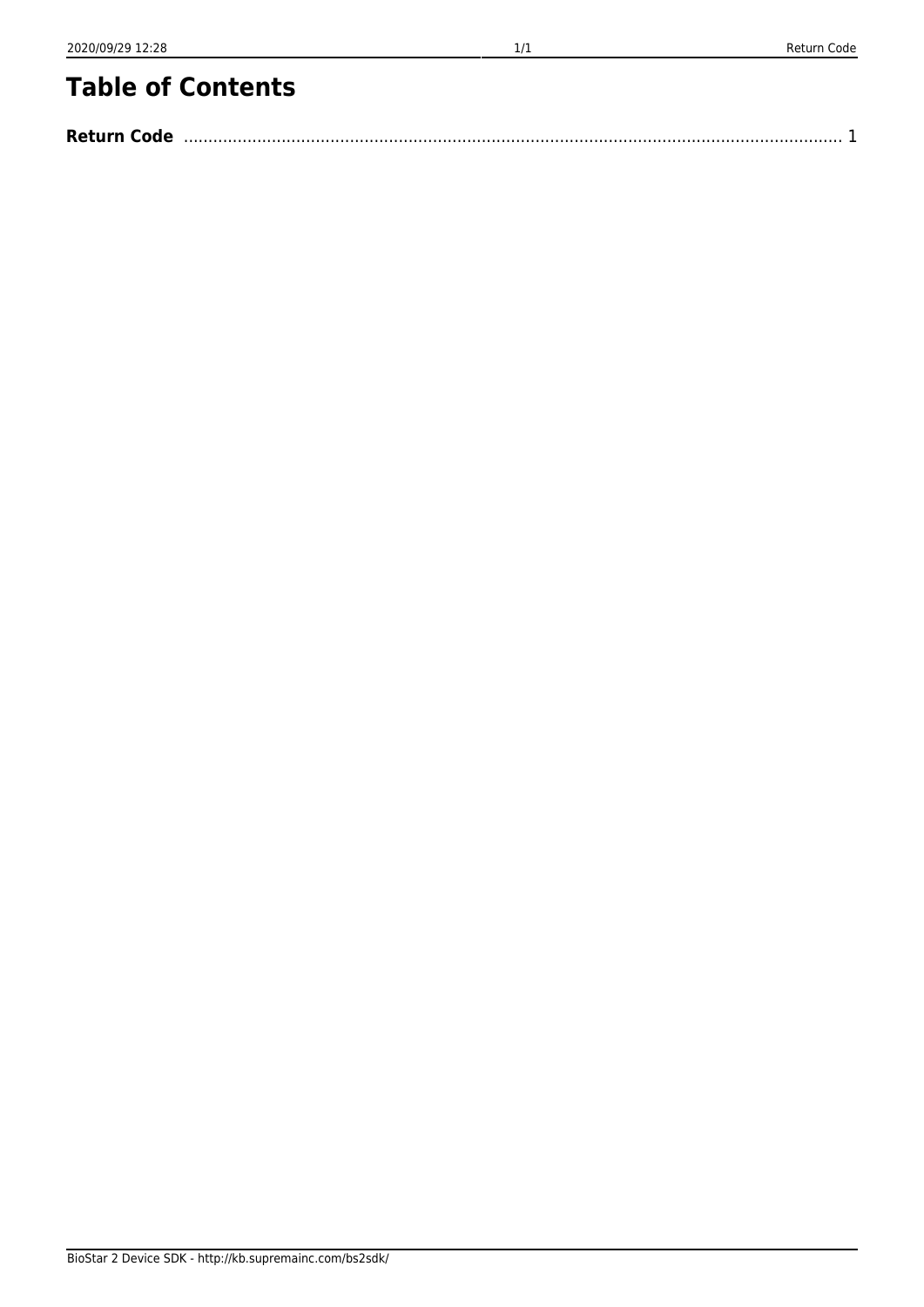<span id="page-1-0"></span>**Return Code**

The meaning of the return codes is shown below. To search your return code, press <Ctrl+F>.

| Code                                    | <b>Description</b>                                           |
|-----------------------------------------|--------------------------------------------------------------|
| <b>BS SDK SUCCESS</b>                   | Success.                                                     |
| BS_SDK_DURESS_SUCCESS                   | Authenticated as duress fingerprint.                         |
| BS_SDK_FIRST_AUTH_SUCCESS               | First user has been authenticated.                           |
| BS_SDK_SECOND_AUTH_SUCCESS              | Second user has been authenticated.                          |
| BS_SDK_DUAL_AUTH_SUCCESS                | Success on dual authentication.                              |
| BS_SDK_WIEGAND_BYPASS_SUCCESS           | Success on Wiegand bypass. (Only<br>FaceStation2)            |
| BS_SDK_ERROR_FROM_DEVICE_DRIVER         | Device driver error.                                         |
| BS_SDK_ERROR_CANNOT_OPEN_SOCKET         | Cannot create a socket.                                      |
| BS_SDK_ERROR_CANNOT_CONNECT_SOCKET      | Cannot connect to socket.                                    |
| BS_SDK_ERROR_CANNOT_LISTEN_SOCKET       | Cannot set socket to listen for<br>connections.              |
| BS_SDK_ERROR_CANNOT_ACCEPT_SOCKET       | Cannot accept socket.                                        |
| BS_SDK_ERROR_CANNOT_READ_SOCKET         | Cannot read from socket.                                     |
| BS_SDK_ERROR_CANNOT_WRITE_SOCKET        | Cannot write on socket.                                      |
| BS_SDK_ERROR_SOCKET_IS_NOT_CONNECTED    | Not connected to socket.                                     |
| BS_SDK_ERROR_SOCKET_IS_NOT_OPEN         | Cannot use socket.                                           |
| BS_SDK_ERROR_SOCKET_IS_NOT_LISTENED     | Socket not set to listen.                                    |
| BS_SDK_ERROR_SOCKET_IN_PROGRESS         | Already in progress.                                         |
| BS_SDK_ERROR_INVALID_PARAM              | Invalid parameter.                                           |
| BS_SDK_ERROR_INVALID_PACKET             | Invalid packet.                                              |
| BS_SDK_ERROR_INVALID_DEVICE_ID          | Invalid device ID.                                           |
| BS_SDK_ERROR_INVALID_DEVICE_TYPE        | Invalid device type.                                         |
| BS_SDK_ERROR_PACKET_CHECKSUM            | Packet data's checksum is not<br>correct.                    |
| BS_SDK_ERROR_PACKET_INDEX               | Packet data may be lost.                                     |
| BS_SDK_ERROR_PACKET_COMMAND             | Invalid command.                                             |
| BS SDK ERROR PACKET SEQUENCE            | Packet sequence error due to<br>unstable network connection. |
| BS SDK ERROR NO PACKET                  | Invalid packet.                                              |
| BS SDK ERROR EXTRACTION FAIL            | Cannot extract template data.                                |
| BS SDK ERROR VERIFY FAIL                | Failed on 1:1 verification.                                  |
| BS SDK ERROR IDENTIFY FAIL              | Failed on 1:N identification.                                |
| BS_SDK_ERROR_IDENTIFY_TIMEOUT           | Identification timeout.                                      |
| BS_SDK_ERROR_FINGERPRINT_CAPTURE_FAIL   | Cannot capture the fingerprint<br>image.                     |
| BS_SDK_ERROR_FINGERPRINT_SCAN_TIMEOUT   | Fingerprint scan timeout.                                    |
| BS_SDK_ERROR_FINGERPRINT_SCAN_CANCELLED | Fingerprint can canceled.                                    |
| BS_SDK_ERROR_NOT_SAME_FINGERPRINT       | Not identical fingerprints.                                  |
| BS SDK ERROR EXTRACTION LOW QUALITY     | Need more information of fingerprint<br>minutiae.            |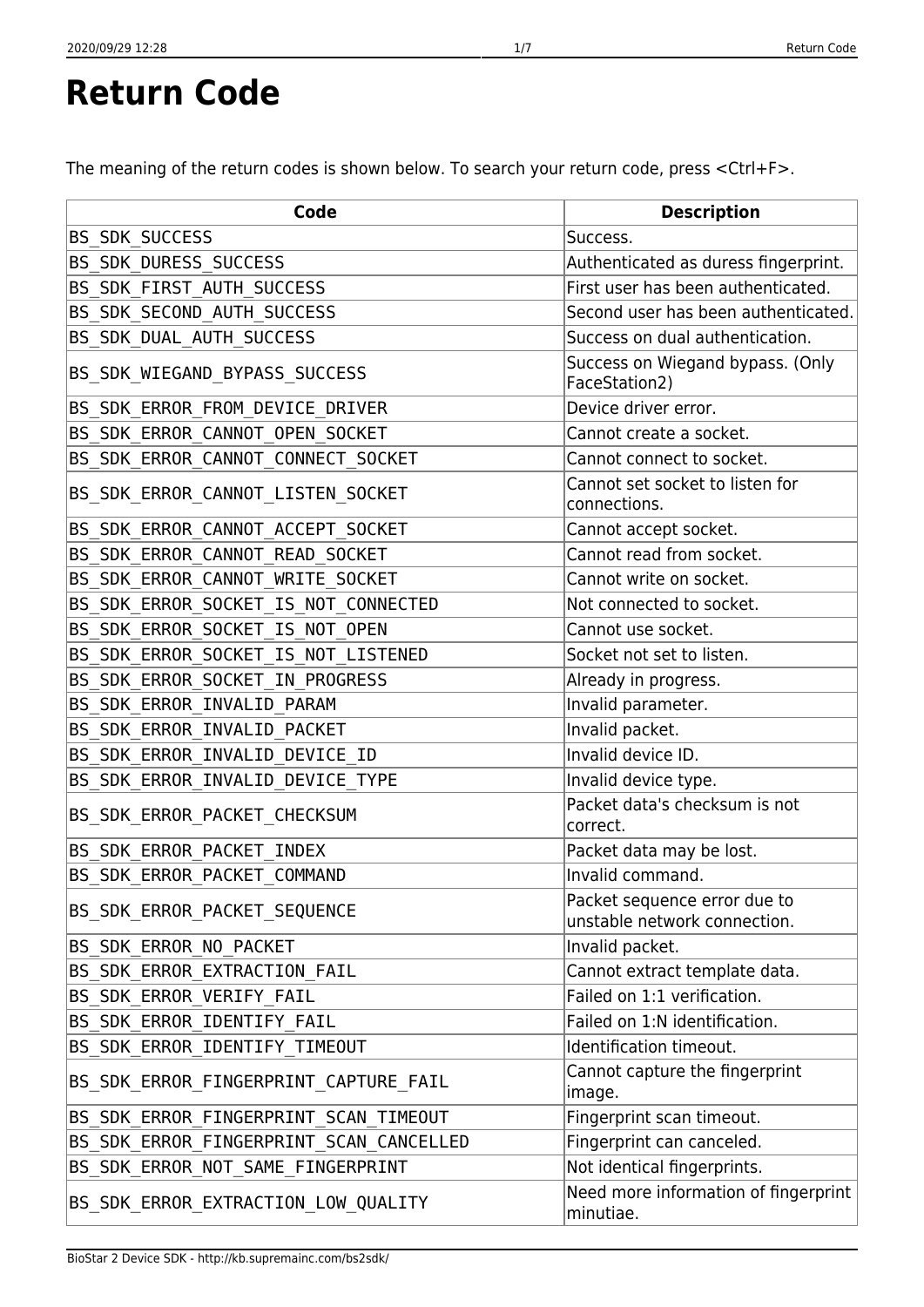| Code                                           | <b>Description</b>                                    |
|------------------------------------------------|-------------------------------------------------------|
| BS_SDK_ERROR_CAPTURE_LOW_QUALITY               | Low quality of captured fingerprint<br>image.         |
| BS_SDK_ERROR_CANNOT_FIND_FINGERPRINT           | Fingerprint not registered.                           |
| [BS_SDK_ERROR_FAKE_FINGER_DETECTED             | Fake finger detected.                                 |
| BS_SDK_ERROR_FAKE_FINGER_TRY_AGAIN             | Fake finger try again.                                |
| BS_SDK_ERROR_FAKE_FINGER_SENSOR_ERROR          | Fake finger sensor error.                             |
| BS_SDK_ERROR_CANNOT_FIND_FACE                  | Cannot find face.                                     |
| BS_SDK_ERROR_FACE_CAPTURE_FAIL                 | Face capture failed.                                  |
| BS_SDK_ERROR_FACE_SCAN_TIMEOUT                 | Face scan timeout error.                              |
| BS_SDK_ERROR_FACE_SCAN_CANCELLED               | Face scan cancelled.                                  |
| BS SDK ERROR FACE SCAN FAILED                  | Failed to face scan. (FaceStation2,<br>FaceLite only) |
| BS_SDK_ERROR_CANNOT_OPEN_DIR                   | Cannot open directory.                                |
| BS_SDK_ERROR_CANNOT_OPEN_FILE                  | Cannot open file.                                     |
| BS_SDK_ERROR_CANNOT_WRITE_FILE                 | Cannot write on file.                                 |
| BS_SDK_ERROR_CANNOT_SEEK_FILE                  | Cannot seek file.                                     |
| BS_SDK_ERROR_CANNOT_READ_FILE                  | Cannot read file.                                     |
| BS_SDK_ERROR_CANNOT_GET_STAT                   | Cannot get file status.                               |
| BS_SDK_ERROR_CANNOT_GET_SYSINFO                | Cannot get system information.                        |
| BS_SDK_ERROR_DATA_MISMATCH                     | Failed on data redundancy check.                      |
| □BS_SDK_ERROR_INVALID_RELAY                    | Invalid Relay.                                        |
| □BS_SDK_ERROR_CANNOT_WRITE_IO_PACKET           | Failed to write I/O packet.                           |
| [BS_SDK_ERROR_CANNOT_READ_IO_PACKET            | Failed to read I/O packet.                            |
| <b>DBS SDK ERROR CANNOT READ INPUT</b>         | Cannot read input device.                             |
| [BS_SDK_ERROR_READ_INPUT_TIMEOUT               | Timeout during reading the input<br>device.           |
| DBS_SDK_ERROR_CANNOT_ENABLE_INPUT              | Cannot enable the input device.                       |
| <b>DBS SDK ERROR CANNOT SET INPUT DURATION</b> | Cannot set the duration of the input<br>device.       |
| <b>OBS SDK ERROR INVALID PORT</b>              | Invalid port.                                         |
| [BS_SDK_ERROR_INVALID_INTERPHONE_TYPE          | Invalid intercom type.                                |
| □BS_SDK_ERROR_INVALID_LCD_PARAM                | Invalid LCD parameter.                                |
| <b>DBS SDK ERROR CANNOT WRITE LCD PACKET</b>   | Failed to write LCD packet.                           |
| □BS_SDK_ERROR_CANNOT_READ_LCD_PACKET           | Failed to read LCD packet.                            |
| [BS_SDK_ERROR_INVALID_LCD_PACKET               | Invalid LCD packet.                                   |
| <b>OBS SDK ERROR INPUT QUEUE FULL</b>          | Not enough buffer space on input<br>device.           |
| □BS_SDK_ERROR_WIEGAND_QUEUE_FULL               | Not enough input buffer space on<br>wiegand device.   |
| <b>DBS_SDK_ERROR_MISC_INPUT_QUEUE_FULL</b>     | Not enough buffer space on<br>miscellaneous device.   |
| DBS SDK ERROR WIEGAND DATA QUEUE FULL          | Not enough output buffer space on<br>wiegand device.  |
| DBS SDK ERROR WIEGAND DATA QUEUE EMPTY         | Empty output data of wiegand<br>device.               |
| BS SDK ERROR NOT SUPPORTED                     | Not supported.                                        |
| BS_SDK_ERROR_TIMEOUT                           | Timeout.                                              |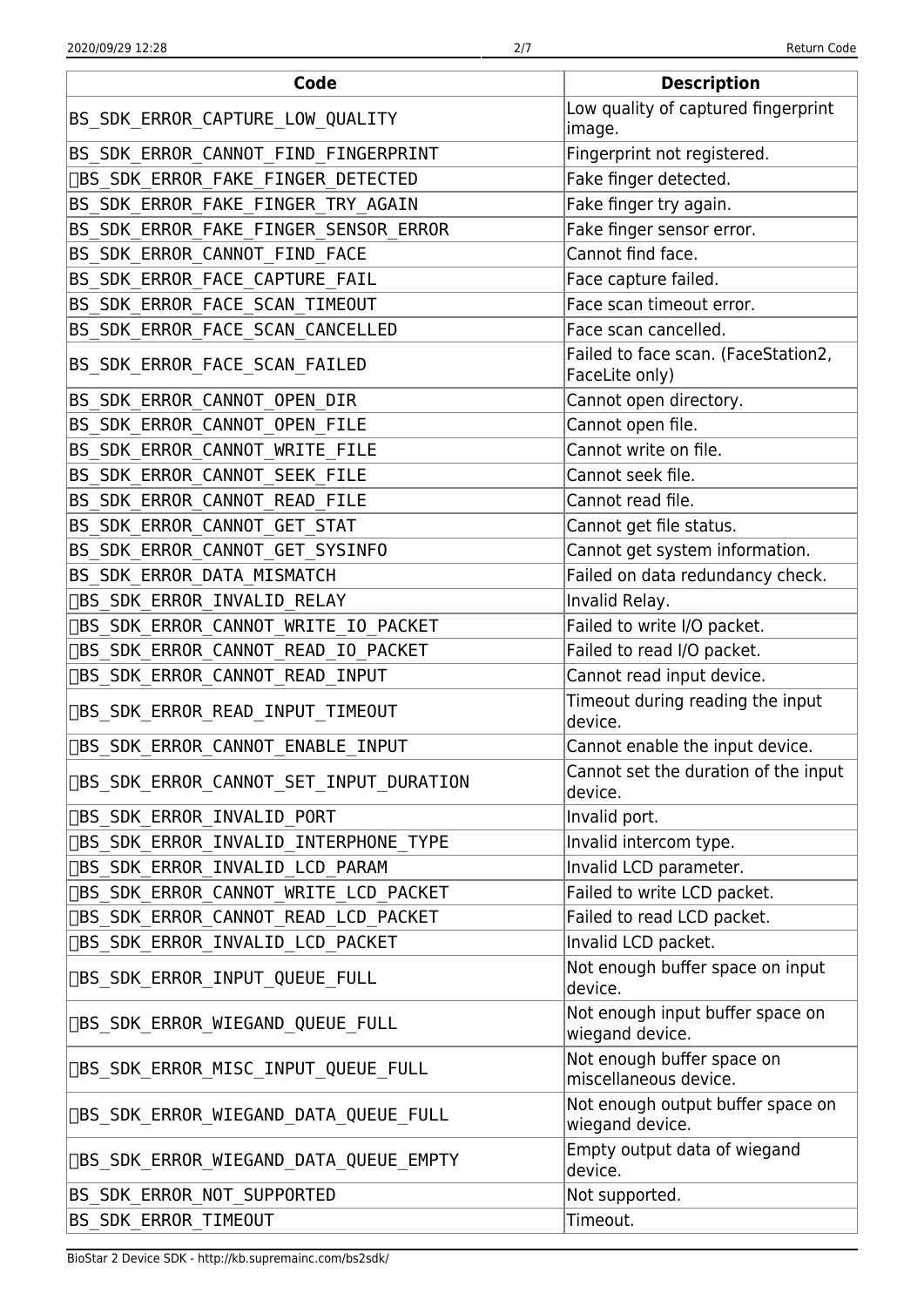| Code                                     | <b>Description</b>                                        |
|------------------------------------------|-----------------------------------------------------------|
| BS SDK ERROR INVALID DATA FILE           | Invalid data file.                                        |
| □BS_SDK_ERROR_TOO_LARGE_DATA_FOR_SLOT    | The data is larger than the slot.                         |
| BS_SDK_ERROR_INVALID_SLOT_NO             | Invalid slot number.                                      |
| BS SDK ERROR INVALID SLOT DATA           | Invalid slot data.                                        |
| BS_SDK_ERROR_CANNOT_INIT_DB              | Cannot initialize Database.                               |
| BS_SDK_ERROR_DUPLICATE_ID                | Duplicated ID.                                            |
| BS SDK ERROR USER FULL                   | No more users can be added.                               |
| □BS_SDK_ERROR_DUPLICATE_TEMPLATE         | Fingerprint already enrolled.                             |
| BS_SDK_ERROR_FINGERPRINT_FULL            | No more fingerprints can be added.                        |
| BS_SDK_ERROR_DUPLICATE_CARD              | Duplicated Card.                                          |
| BS SDK ERROR CARD FULL                   | No more cards can be added.                               |
| BS_SDK_ERROR_NO_VALID_HDR_FILE           | Invalid file header.                                      |
| <b>OBS_SDK_ERROR_INVALID_LOG_FILE</b>    | Invalid log file.                                         |
| BS_SDK_ERROR_CANNOT_FIND_USER            | Cannot find user.                                         |
| BS_SDK_ERROR_ACCESS_LEVEL_FULL           | No more access levels can be added.                       |
| BS_SDK_ERROR_INVALID_USER_ID             | Invalid user ID.                                          |
| BS_SDK_ERROR_BLACKLIST_FULL              | No more cards can be added to<br>blacklist.               |
| BS_SDK_ERROR_USER_NAME_FULL              | No more user names can be added.                          |
| BS_SDK_ERROR_USER_IMAGE_FULL             | No more profile pictures can be<br>added.                 |
| BS_SDK_ERROR_USER_IMAGE_SIZE_T00_BIG     | User profile picture's size is to big.                    |
| BS_SDK_ERROR_SLOT_DATA_CHECKSUM          | Invalid sector data.                                      |
| BS_SDK_ERROR_CANNOT_UPDATE_FINGERPRINT   | Cannot update fingerprint template.                       |
| [BS_SDK_ERROR_TEMPLATE_FORMAT_MISMATCH   | Template format does not match the<br>type of the server. |
| DBS_SDK_ERROR_NO_ADMIN_USER              | There is no administrator.                                |
| □BS_SDK_ERROR_CANNOT_FIND_LOG            | Cannot find log.                                          |
| BS_SDK_ERROR_DOOR_SCHEDULE_FULL          | No more door schedules can be<br>added.                   |
| BS_SDK_ERROR_DB_SLOT_FULL                | Not enough space in database.                             |
| BS_SDK_ERROR_ACCESS_GROUP_FULL           | No more access groups can be<br>added.                    |
| □BS_SDK_ERROR_ACCESS_SCHEDULE_FULL       | No more access schedule can be<br>added.                  |
| BS_SDK_ERROR_HOLIDAY_GROUP_FULL          | No more holiday groups can be<br>added.                   |
| BS_SDK_ERROR_HOLIDAY_FULL                | No more holidays can be added.                            |
| BS_SDK_ERROR_TIME_PERIOD_FULL            | No more time periods can be added<br>for one day.         |
| □BS_SDK_ERROR_NO_CREDENTIAL              | No credentials.                                           |
| BS_SDK_ERROR_NO_BIOMETRIC_CREDENTIAL     | No registered fingerprint.                                |
| [BS_SDK_ERROR_NO_CARD_CREDENTIAL         | Card not registered.                                      |
| BS_SDK_ERROR_NO_PIN_CREDENTIAL           | No registered PIN.                                        |
| BS_SDK_ERROR_NO_BIOMETRIC_PIN_CREDENTIAL | No registered PIN or fingerprint.                         |
| <b>OBS SDK ERROR NO USER NAME</b>        | User name not registered.                                 |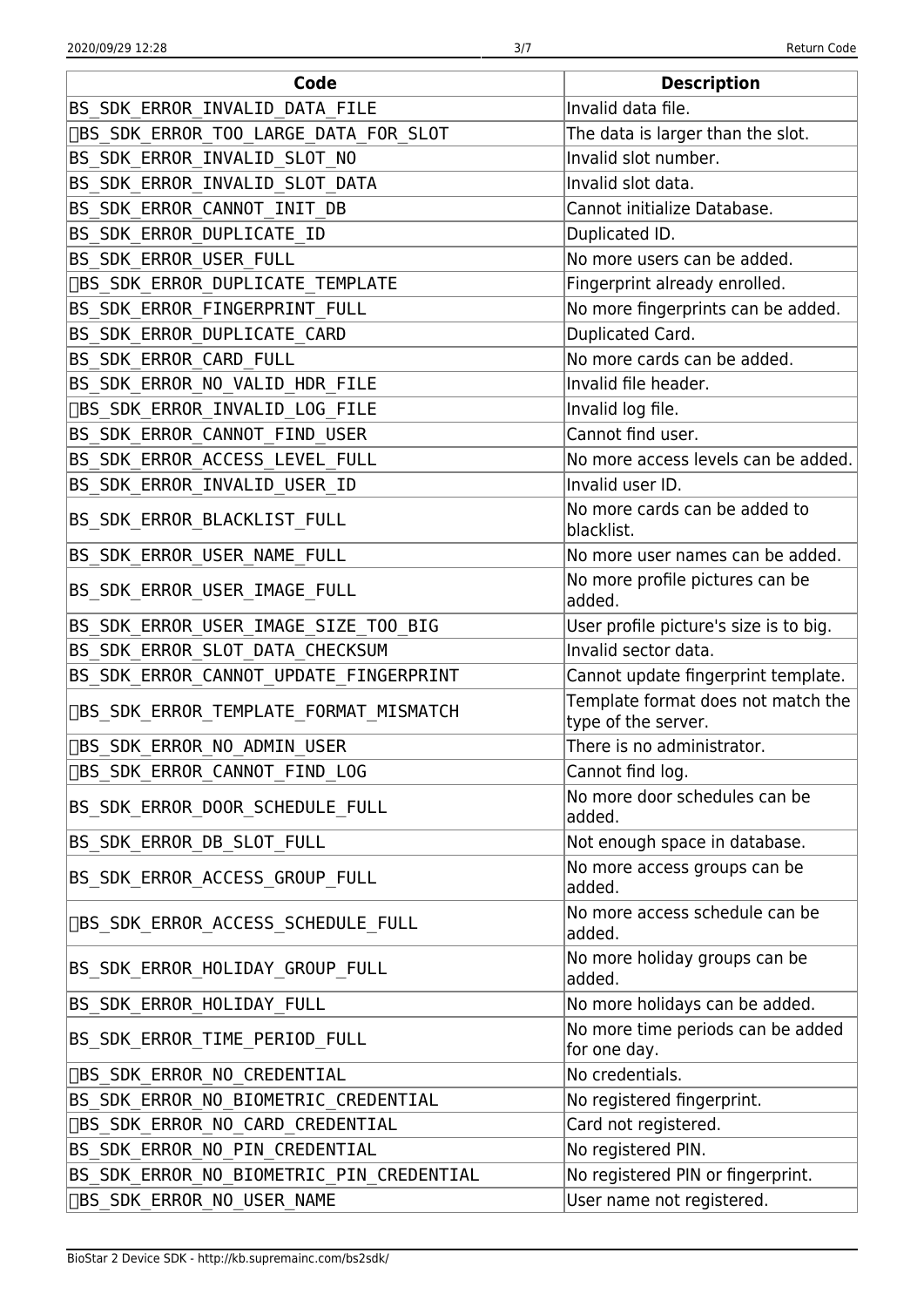| Code                                          | <b>Description</b>                                  |
|-----------------------------------------------|-----------------------------------------------------|
| BS_SDK_ERROR_NO_USER_IMAGE                    | No user profile picture.                            |
| <b>DBS_SDK_ERROR_READER_FULL</b>              | Unable to add more devices.                         |
| □BS_SDK_ERROR_CACHE_MISSED                    | Cannot find cache data.                             |
| BS_SDK_ERROR_OPERATOR_FULL                    | No more operators can be added.                     |
| □BS_SDK_ERROR_INVALID_LINK_ID                 | Invalid link ID.                                    |
| <b>OBS SDK ERROR TIMER CANCELED</b>           | Timer has been canceled.                            |
| □BS_SDK_ERROR_USER_JOB_FULL                   | Cannot add more job codes.                          |
| BS_SDK_ERROR_CANNOT_UPDATE_FACE               | Cannot update face.                                 |
| BS_SDK_ERROR_FACE_FULL                        | No more face template can be<br>added.              |
| BS_SDK_ERROR_FLOOR_SCHEDULE_FULL              | No more floor schedule can be<br>added.             |
| BS_SDK_ERROR_CANNOT_FIND_AUTH_GROUP           | Cannot find auth group.                             |
| BS SDK ERROR AUTH GROUP FULL                  | No more auth group can be added.                    |
| BS_SDK_ERROR_USER_PHRASE_FULL                 | No more User phrase can be added.                   |
| BS_SDK_ERROR_DST_SCHEDULE_FULL                | No more DST schedule can be<br>added                |
| BS_SDK_ERROR_CANNOT_FIND_DST_SCHEDULE         | Cannot find DST schedule.                           |
| BS_SDK_ERROR_INVALID_SCHEDULE                 | Invalid schedule.                                   |
| BS SDK_ERROR_CANNOT_FIND_OPERATOR             | Cannot find operator.                               |
| BS_SDK_ERROR_DUPLICATE_FINGERPRINT            | Duplicated fingerprint.                             |
| BS_SDK_ERROR_DUPLICATE_FACE                   | Duplicated face.                                    |
| <b>OBS_SDK_ERROR_INVALID_CONFIG</b>           | Invalid system configuration.                       |
| □BS_SDK_ERROR_CANNOT_OPEN_CONFIG_FILE         | Cannot open system configuration<br>file.           |
| □BS_SDK_ERROR_CANNOT_READ_CONFIG_FILE         | Cannot read system configuration<br>file.           |
| BS_SDK_ERROR_INVALID_CONFIG_FILE              | Invalid system configuration header<br>information. |
| BS_SDK_ERROR_INVALID_CONFIG_DATA              | Invalid system configuration.                       |
| <b>OBS SDK ERROR CANNOT WRITE CONFIG FILE</b> | Cannot write system configuration<br>file.          |
| BS_SDK_ERROR_INVALID_CONFIG_INDEX             | Invalid configuration sector index.                 |
| BS SDK ERROR CANNOT SCAN FINGER               | Cannot scan finger.                                 |
| BS_SDK_ERROR_CANNOT_SCAN_CARD                 | Cannot scan card.                                   |
| <b>OBS SDK_ERROR_CANNOT_OPEN_RTC</b>          | No RTC device.                                      |
| □BS_SDK_ERROR_CANNOT_SET_RTC                  | Unable to set time on RTC device.                   |
| <b>OBS SDK ERROR CANNOT GET RTC</b>           | Unable to get time of RTC device.                   |
| □BS_SDK_ERROR_CANNOT_SET_LED                  | Cannot set LCD pattern.                             |
| □BS_SDK_ERROR_CANNOT_OPEN_DEVICE_DRIVER       | Device driver missing.                              |
| BS SDK ERROR CANNOT FIND DEVICE               | Cannot find device.                                 |
| BS_SDK_ERROR_CANNOT_SCAN_FACE                 | Cannot scan face.                                   |
| BS_SDK_ERROR_SLAVE_FULL                       | No more Slave device can be added.                  |
| BS_SDK_ERROR_CANNOT_ADD_DEVICE                | Cannot add device.                                  |
| BS_SDK_ERROR_CANNOT_FIND_DOOR                 | Cannot find door.                                   |
| BS SDK ERROR DOOR FULL                        | No more doors can be added.                         |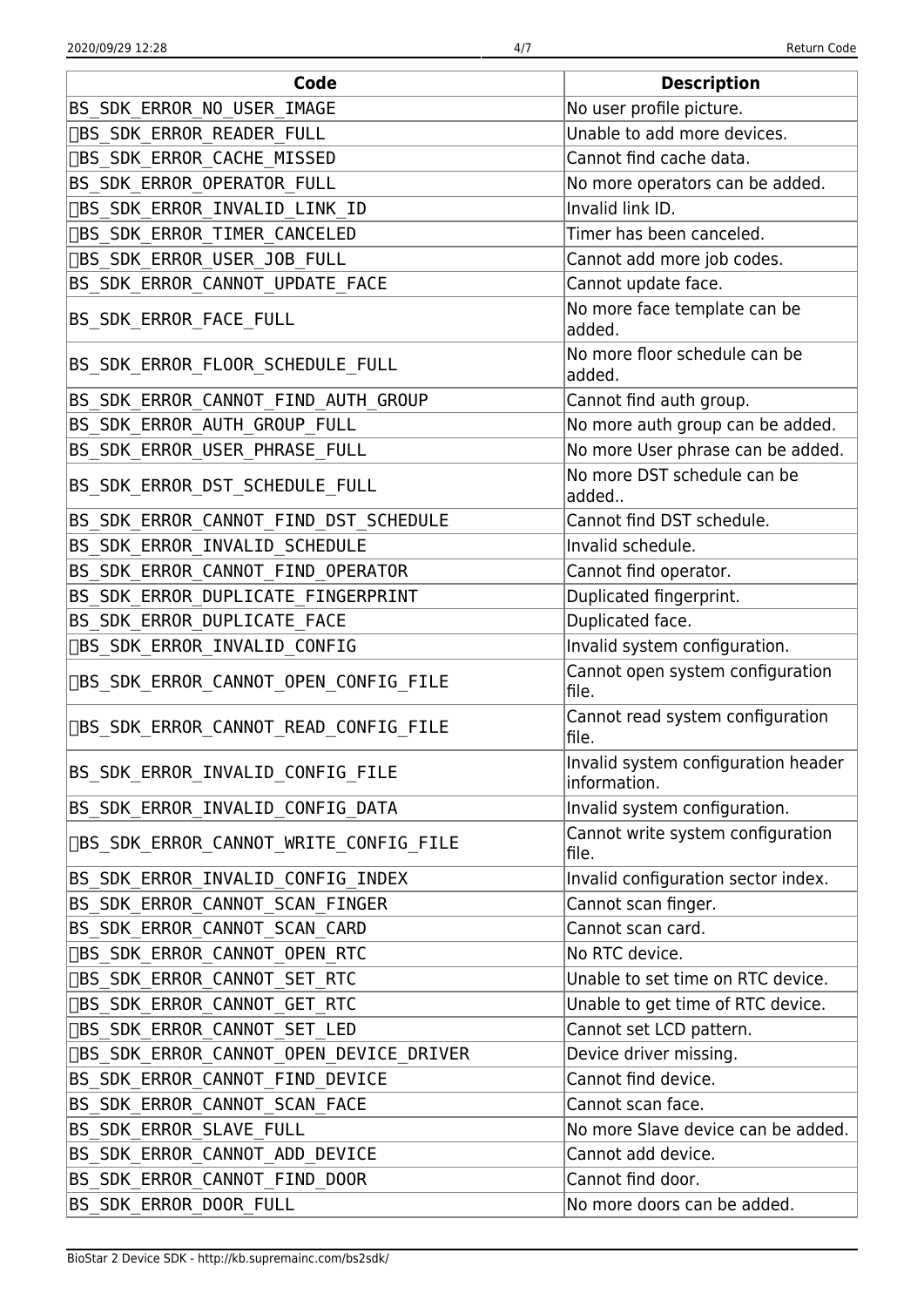| Code                                        | <b>Description</b>                                       |
|---------------------------------------------|----------------------------------------------------------|
| BS SDK ERROR CANNOT LOCK DOOR               | Cannot lock door.                                        |
| BS_SDK_ERROR_CANNOT_UNLOCK_DOOR             | Cannot unlock door.                                      |
| [BS_SDK_ERROR_CANNOT_RELEASE_DOOR           | Failed to release door.                                  |
| BS_SDK_ERROR_CANNOT_FIND_LIFT               | Cannot find lift.                                        |
| BS_SDK_ERROR_LIFT_FULL                      | No more Lift device can be added.                        |
| BS_SDK_ERROR_ACCESS_RULE_VIOLATION          | Access rules violated.                                   |
| BS_SDK_ERROR_DISABLED                       | Disabled user.                                           |
| BS_SDK_ERROR_NOT_YET_VALID                  | Not valid yet.                                           |
| BS_SDK_ERROR_EXPIRED                        | Time expired.                                            |
| BS_SDK_ERROR_BLACKLIST                      | Card registered to blacklist.                            |
| BS_SDK_ERROR_CANNOT_FIND_ACCESS_GROUP       | Cannot find access group.                                |
| BS_SDK_ERROR_CANNOT_FIND_ACCESS_LEVEL       | Cannot find access level.                                |
| BS_SDK_ERROR_CANNOT_FIND_ACCESS_SCHEDULE    | Cannot find access schedule.                             |
| BS_SDK_ERROR_CANNOT_FIND_HOLIDAY_GROUP      | Cannot find holiday group.                               |
| DBS_SDK_ERROR_CANNOT_FIND_BLACKLIST         | Blacklist doesn't exist.                                 |
| BS_SDK_ERROR_AUTH_TIMEOUT                   | Authentication timeout.                                  |
| BS_SDK_ERROR_DUAL_AUTH_TIMEOUT              | Dual authentication timeout.                             |
| BS_SDK_ERROR_INVALID_AUTH_MODE              | Invalid authentication mode.                             |
| BS_SDK_ERROR_AUTH_UNEXPECTED_USER           | User information is not matched with<br>the credentials. |
| BS_SDK_ERROR_AUTH_UNEXPECTED_CREDENTIAL     | Invalid credentials in current<br>schedule.              |
| BS_SDK_ERROR_DUAL_AUTH_FAIL                 | Failed on dual authentication.                           |
| BS_SDK_ERROR_BIOMETRIC_AUTH_REQUIRED        | Fingerprint is required.                                 |
| BS_SDK_ERROR_PIN_AUTH_REQUIRED              | PIN is required.                                         |
| BS SDK ERROR BIOMETRIC OR PIN AUTH REQUIRED | Fingerprint or PIN required.                             |
| BS_SDK_ERROR_TNA_CODE_REQUIRED              | T&A code required.                                       |
| DBS_SDK_ERROR_AUTH_SERVER_MATCH_REFUSAL     | Server matching refused.                                 |
| BS_SDK_ERROR_CANNOT_FIND_FLOOR_LEVEL        | Cannot find floor level.                                 |
| BS SDK ERROR AUTH FAIL                      | Auth failed.                                             |
| BS SDK ERROR_AUTH_GROUP_REQUIRED            | Auth group is required.                                  |
| BS_SDK_ERROR_IDENTIFICATION_REQUIRED        | Identification is required.                              |
| BS SDK_ERROR_ANTI_TAILGATE_VIOLATION        | Anti tailgating rules violated.                          |
| BS_SDK_ERROR_CANNOT_FIND_ZONE               | Unregistered zone.                                       |
| BS_SDK_ERROR_SET_ZONE                       | No more zone can be added.                               |
| BS_SDK_ERROR_HARD_APB_VIOLATION             | Hard APB rules violated.                                 |
| BS SDK ERROR SOFT APB VIOLATION             | Soft APB rules violated.                                 |
| BS_SDK_ERROR_HARD_TIMED_APB_VIOLATION       | Timed Hard APB rules violated.                           |
| BS_SDK_ERROR_SOFT_TIMED_APB_VIOLATION       | Timed Soft APB rules violated.                           |
| BS SDK ERROR SCHEDULED LOCK VIOLATION       | Invalid user attempted access in the<br>lock schedule.   |
| <b>SOM ERROR SCHEDULED UNLOCK VIOLATION</b> | Invalid user attempted access in the<br>unlock schedule. |
| BS SDK ERROR SET FIRE ALARM                 | Cannot set fire alarm.                                   |
| □BS_SDK_ERROR_TIMED_APB_ZONE_FULL           | Cannot add more Timed APB zone.                          |
| □BS_SDK_ERROR_FIRE_ALARM_ZONE_FULL          | Cannot add more fire alarm zone.                         |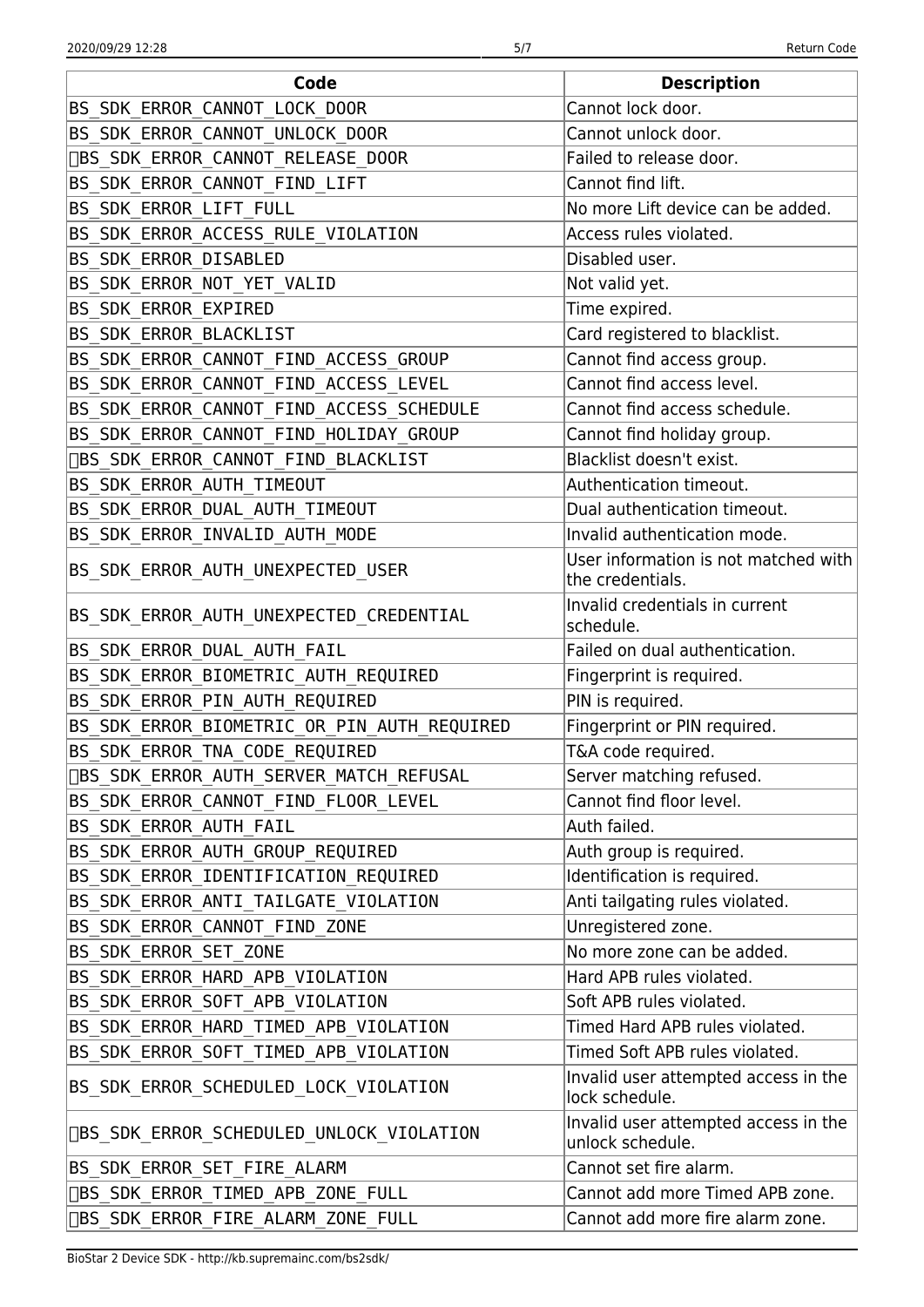| Code                                                                               | <b>Description</b>                                                     |
|------------------------------------------------------------------------------------|------------------------------------------------------------------------|
| [BS_SDK_ERROR_SCHEDULED_LOCK_UNLOCK_ZONE_FULL                                      | Cannot add more scheduled<br>lock/unlock zone.                         |
| □BS_SDK_ERROR_INACTIVE_ZONE                                                        | Inactive zone.                                                         |
| BS_SDK_ERROR_INTRUSION_ALARM_ZONE_FULL                                             | No more intrusion alarm zone can be<br>added.                          |
| BS_SDK_ERROR_CANNOT_ARM                                                            | Cannot switch to alarm mode.                                           |
| BS SDK ERROR CANNOT DISARM                                                         | Cannot switch to disalarm mode.                                        |
| BS_SDK_ERROR_CANNOT_FIND_ARM_CARD                                                  | Cannot find alarm mode switch card.                                    |
| BS_SDK_ERROR_HARD_ENTRANCE_LIMIT_COUNT_VIOLATION area (Hard) exceeds the allowable | The number of Entrance limit<br>number.                                |
| BS_SDK_ERROR_SOFT_ENTRANCE_LIMIT_COUNT_VIOLATION area(Soft) exceeds the allowable  | The number of Entrance limit<br>number.                                |
| BS_SDK_ERROR_HARD_ENTRANCE_LIMIT_TIME_VIOLATION                                    | Entrance time limit (hard) time<br>violation.                          |
| BS_SDK_ERROR_SOFT_ENTRANCE_LIMIT_TIME_VIOLATION                                    | Entrance time limit (hard) time<br>violation.                          |
| BS_SDK_ERROR_INTERLOCK_ZONE_DOOR_VIOLATION                                         | Interlock zone door rule violation.                                    |
| BS_SDK_ERROR_INTERLOCK_ZONE_INPUT_VIOLATION                                        | Interlock zone input rule violation.                                   |
| BS_SDK_ERROR_INTERLOCK_ZONE_FULL                                                   | No more interlock zone can be<br>added.                                |
| BS_SDK_ERROR_AUTH_LIMIT_SCHEDULE_VIOLATION                                         | Auth limit rule(schedule) violation.                                   |
| BS_SDK_ERROR_AUTH_LIMIT_COUNT_VIOLATION                                            | Auth limit rule(count) violation                                       |
| BS_SDK_ERROR_AUTH_LIMIT_USER_VIOLATION                                             | Auth limit rule(user) violation.                                       |
| BS_SDK_ERROR_SOFT_AUTH_LIMIT_VIOLATION                                             | Auth limit rule(network disconnected<br>or soft auth limit) violation. |
| BS_SDK_ERROR_HARD_AUTH_LIMIT_VIOLATION                                             | Auth limit rule(network disconnected<br>or hard auth limit) violation. |
| BS SDK ERROR CARD IO                                                               | Unsupported Card I/O.                                                  |
| □BS_SDK_ERROR_CARD_INIT_FAIL                                                       | Failed to initialize card.                                             |
| □BS_SDK_ERROR_CARD_NOT_ACTIVATED                                                   | Card has not been activated.                                           |
| BS_SDK_ERROR_CARD_CANNOT_READ_DATA                                                 | Cannot read data from card.                                            |
| □BS_SDK_ERROR_CARD_CIS_CRC                                                         | CIS checksum error.                                                    |
| BS_SDK_ERROR_CARD_CANNOT_WRITE_DATA                                                | Cannot write data on card.                                             |
| BS_SDK_ERROR_CARD_READ_TIMEOUT                                                     | Card read timeout.                                                     |
| BS_SDK_ERROR_CARD_READ_CANCELLED                                                   | Card read canceled.                                                    |
| ∏BS_SDK_ERROR_CARD_CANNOT_SEND_DATA                                                | Failed to send card data.                                              |
| BS_SDK_ERROR_CANNOT_FIND_CARD                                                      | Cannot find card.                                                      |
| [BS_SDK_ERROR_INVALID_PASSWORD                                                     | Invalid password.                                                      |
| <b>OBS SDK ERROR CAMERA INIT FAIL</b>                                              | Failed to initialize the camera.                                       |
| ∏BS SDK ERROR JPEG ENCODER INIT FAIL                                               | Failed to initialize the JPEG encoder.                                 |
| [BS_SDK_ERROR_CANNOT_ENCODE_JPEG                                                   | Cannot encode to JPEG.                                                 |
| [BS_SDK_ERROR_JPEG_ENCODER_NOT_INITIALIZED                                         | Failed to initialize Jpeg encoder.                                     |
| [BS_SDK_ERROR_JPEG_ENCODER_DEINIT_FAIL                                             | Unable to remove the Jpeg encoder.                                     |
| <b>DBS SDK ERROR CAMERA CAPTURE FAIL</b>                                           | Failed to capture image with the<br>camera.                            |